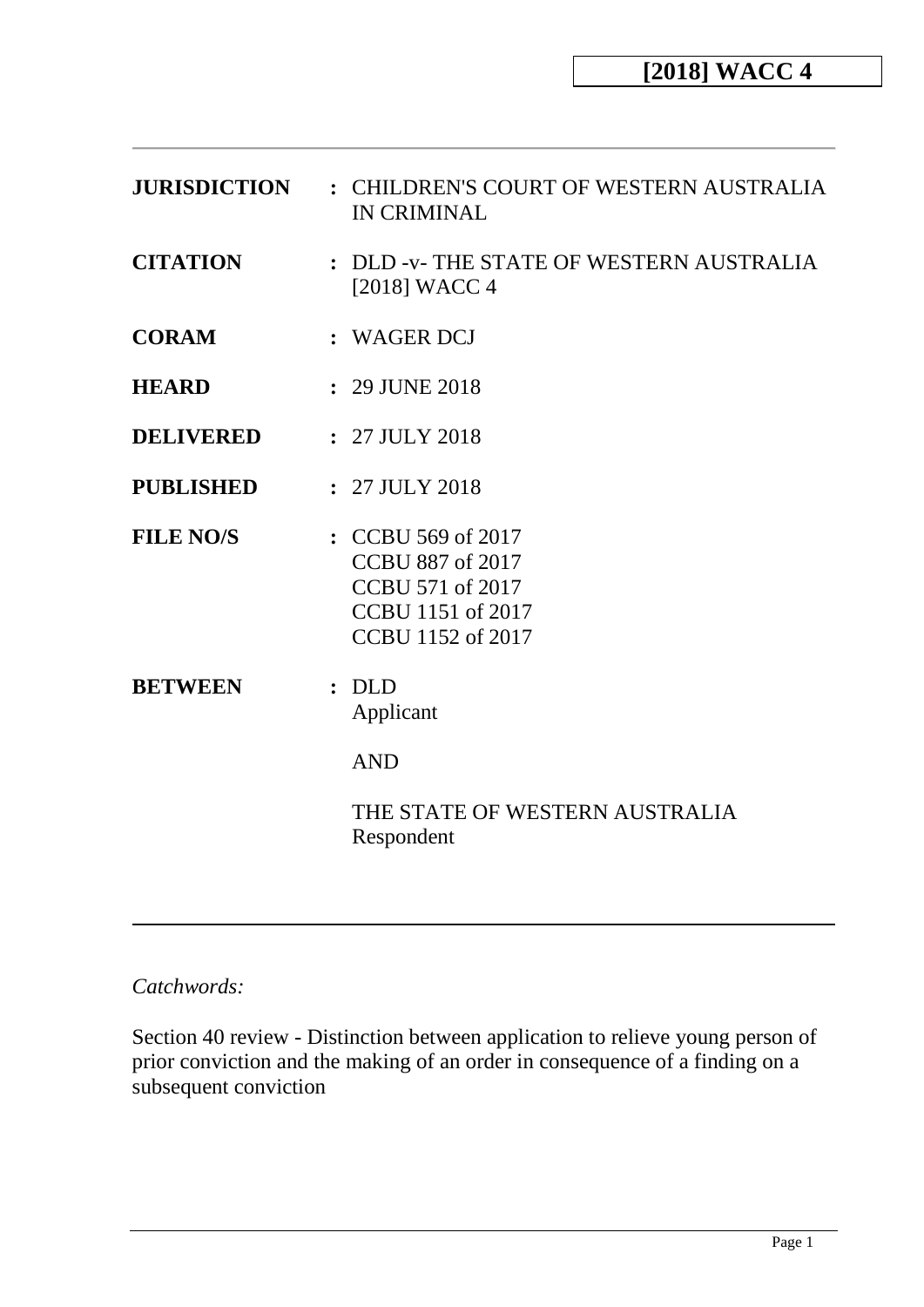# *Legislation:*

*Children's Court of Western Australia Act 1988 Criminal Code Criminal Law Amendment (Home Burglary and other Offences) Act 2015 Young Offenders Act 1994*

*Result:*

Application dismissed

# **Representation:**

*Counsel:*

| Applicant | : $Ms M A Huber$           |
|-----------|----------------------------|
|           | Respondent : Mr S M Stocks |

# *Solicitors:*

| Applicant | Aboriginal Legal Service of Western Australia (Inc.)      |
|-----------|-----------------------------------------------------------|
|           | Respondent: Office of the Director of Public Prosecutions |

# **Case(s) referred to in decision(s):**

Harris v the State of Western Australia [2005] WASCA 147 R v P (A Child)(1997) 94 A Crim R 593 State of Western Australia v AZG [2010] WACC 12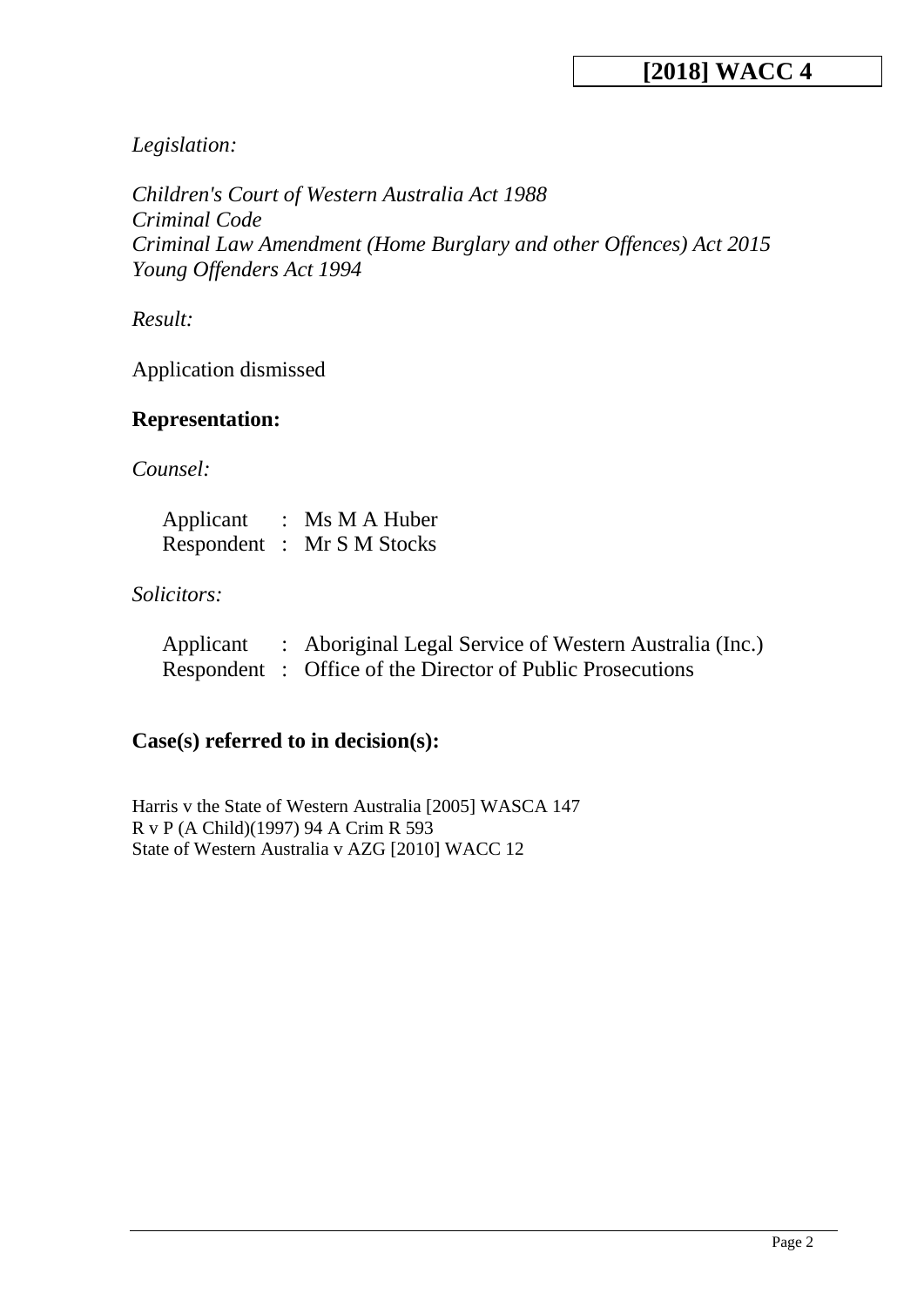# **WAGER DCJ**:

- 1 This is an application brought on behalf of DLD pursuant to s40 of the *Children's Court of Western Australia Act 1988* (CCA) for a review of a 12 month Intensive Youth Supervision Order with Detention known as a Juvenile Conditional Release Order (JCRO) imposed on DLD by Her Honour Magistrate Coleman on 13 April 2018.
- 2 Section 40 of the CCA relevantly states:

### **40. Review by President of certain sentences**

- (1) Subject to this Act, where the Court, when constituted so as not to consist of or include a judge, makes a finding that a charge against a child is proved and makes an order against or in relation to the child in consequence of that finding, the Court when constituted by the President may, of its own motion or upon an application made under subsection (2), reconsider the order and —
	- (a) confirm the order; or
	- (b) discharge the order and substitute any other order that the Court, if it had been constituted by the President, could have made in relation to the offence.

3 DLD had entered a plea of guilty to prosecution notices BU 569, 571, 887 and 1151 to 1152 of 2017. A Youth Justice report and related reports were requested. I am satisfied that the offences to which pleas of guilty were entered were proven and DLD came to be dealt with in consequence of the finding of guilt when he was sentenced by Her Honour.

4 Her Honour ultimately dealt with the offences by dismissing charges of stealing related to the aggravated burglary offences pursuant to s66 of the *Young Offenders Act 1994* (YOA). Her Honour cancelled a JCRO in respect of prosecution notice 569 and 571. Her Honour imposed a 12 month JCRO in respect of all remaining charges to run concurrently with each other. Apart from an assault public officer offence DLD received the 12 month JCRO for aggravated home burglary offences committed contrary to s401(2)(a) of the Criminal Code. 869 of 2017 for which a JCRO was cancelled was for an aggravated home burglary that occurred on 11 and 12 May 2017. 1151 and 1152 of 2017 occurred on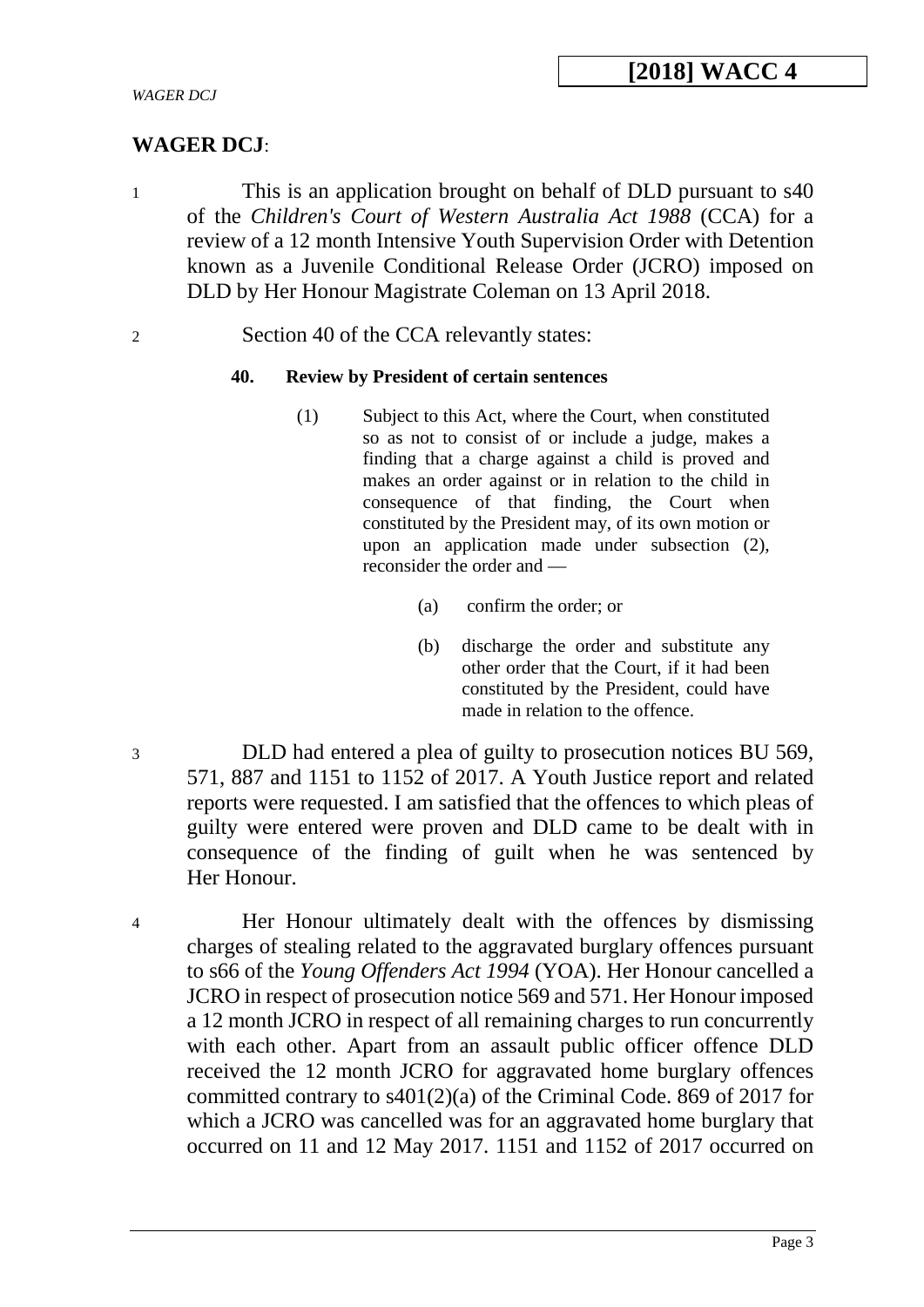26 December 2017 and were aggravated home burglaries on the same home on the same date.

- 5 DLD was aged 11 years and 11 months when he committed 869 of 2017 and was aged 12 years and 5 months when he committed 1151 and 1152 of 2017. The offences were committed with older co offenders and were at the lower end of the scale for aggravated home burglary offences.
- 

6 Even after a charge against a child is proven a conviction does not inevitably result. Section 55 of the YOA sets out when a conviction is to be recorded. Relevantly, s55 states:

#### **55. Conviction, when to be recorded**

 $(1)$  If the court —

- (a) finds a young person guilty of a Schedule 1 offence or a Schedule 2 offence; or
- (b) finds a young person guilty of any offence and imposes a custodial sentence,

the court is required to record a conviction unless it is prevented from doing so by subsection (5) or it is satisfied that there are exceptional reasons for not doing so.

- 7 Although an offence contrary to s401(2)(a) of the Criminal Code is not a schedule 1 offence or a schedule 2 offence, DLD had, as a result of earlier breaches, had a JCRO imposed and breached. A JCRO is an Intensive Youth Supervision Order with Detention and accordingly a custodial sentence because it is a sentence with a detention component: *R v P (A Child)*(1997) 94 A Crim R 593.
- 8 For this reason convictions for s401(2)(a) offences had been recorded against DLD.
- 9 The fact that DLD had three convictions for offences contrary to  $s401(2)$ (a) meant that he was a young person who was considered a third strike offender because he was a repeat offender. Section 401B of the Criminal Code sets out how prior convictions for s401(2)(a) are to be considered:

401B. Term used: repeat offender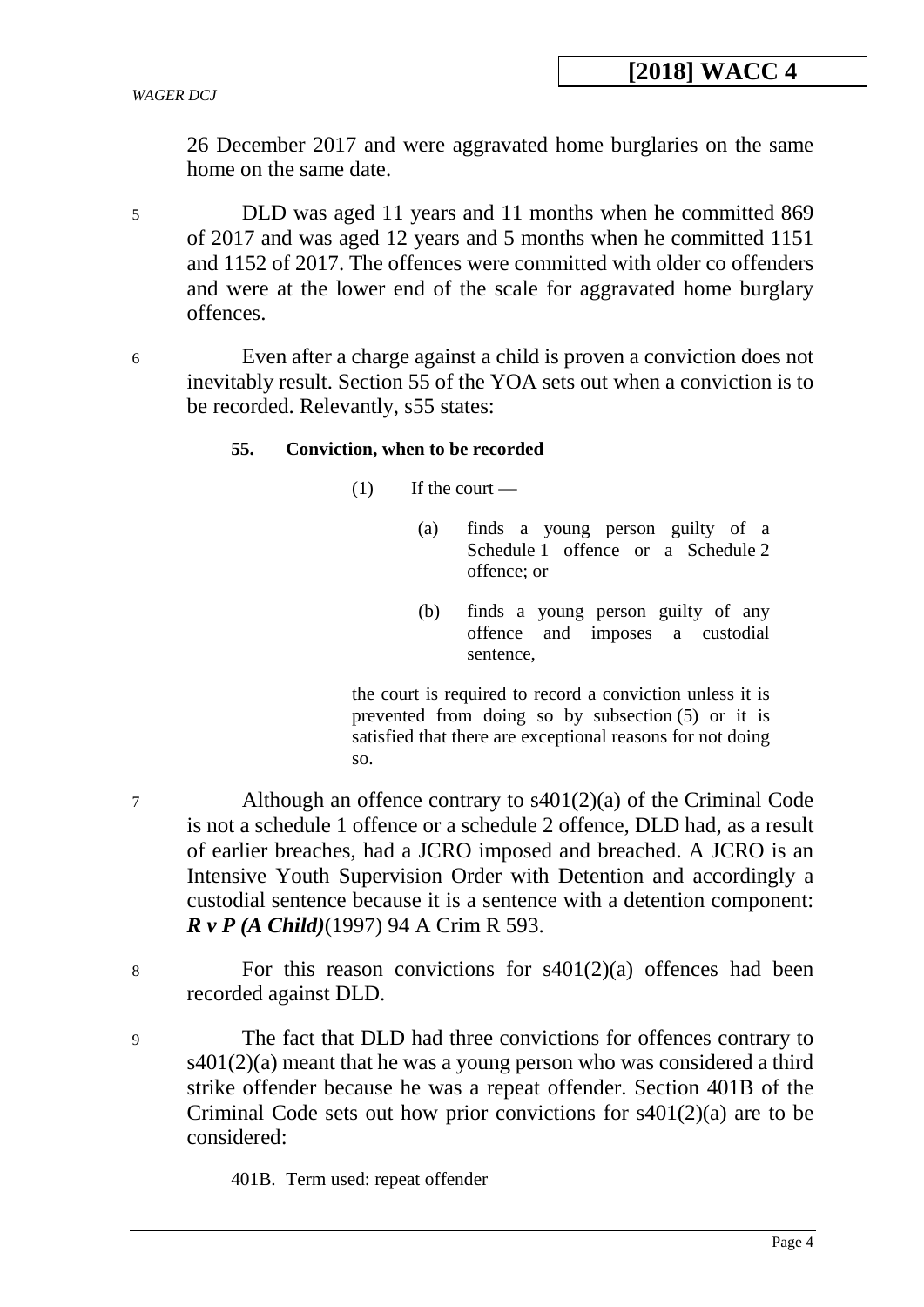(1) For the purposes of this Chapter, a person who is being sentenced for a home burglary (the *current offence*) is a *repeat offender* if the person has at least 3 relevant convictions.

- (2) For the purposes of subsection  $(1)$ 
	- (a) the person's conviction for the current offence, if it is a relevant conviction, is to be counted; and
	- (b) each of the person's relevant convictions is to be counted, regardless of whether the home burglary to which it relates was committed before or after the date of any previous relevant conviction; and
	- (c) each of the person's relevant convictions is to be counted, regardless of whether it has been counted on the occasion of sentencing for a previous home burglary to determine whether the person was, on that occasion, a repeat offender.

### 10 Section 401A defines relevant conviction:

#### **401A. Term used: relevant conviction**

(1) For the purposes of this Chapter, subject to subsections  $(2)$ ,  $(3)$  and  $(4)$ , a person's conviction for a home burglary is a *relevant conviction* for that person if —

….

- (b) the home burglary was committed on or after the commencement day and —
- (iii) at the time of the home burglary the person had not reached 16 years of age, and either —
- (I) it is the person's first conviction for a home burglary (the person's first relevant conviction); or
- (II) it is the person's first conviction for a home burglary committed after the date on which the person's first relevant conviction was recorded (the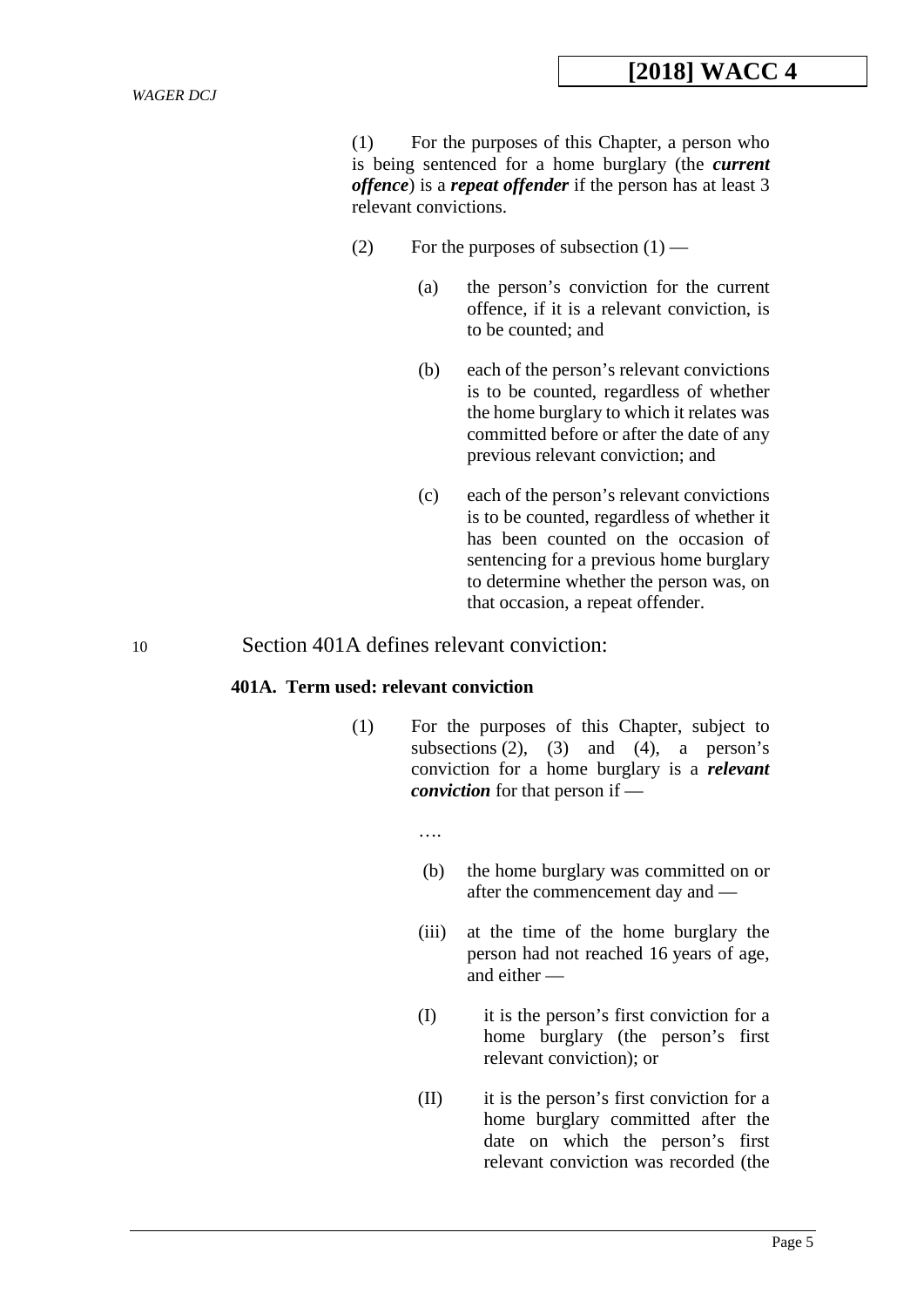person's second relevant conviction); or

- (III) it is a conviction for a home burglary committed after the date on which the person's second relevant conviction was recorded….
- (3) For the purposes of this section, convictions for 2 or more home burglaries committed on the same day on or after the commencement day are to be treated as a single conviction.
- 11 Section 401(4)(b)(ii) confirms that if the sentence is being imposed after the proclamation of the *Criminal Law Amendment (Home Burglary and other Offences) Act 2015* then:
	- (i) if the person had not reached 18 years when the current offence is committed notwithstanding the YOA section 46(5a) the court must impose either -
		- (i) a term of imprisonment of at least 12 months; or (II) a term of detention under the Young Offenders Act 1994 of at least 12 months; or
		- (II) a term of detention under the *Young Offenders Act 1994* of at least 12 months,

as the court thinks fit.

- 12 Accordingly given that Her Honour had convicted DLD of a third subsequent offence and that the prior strike appeared as a conviction on his record Her Honour had no option but to impose a term of detention of at least 12 months.
- 13 However, counsel representing DLD at the sentencing hearing before Her Honour had made an application before proceeding to address the court in mitigation of sentence to have the prior conviction recorded against DLD in respect of a  $s401(2)(a)$  offence to not be regarded as a conviction for any purpose.
- 14 The application was made pursuant to s189(3) of the YOA. Section 189 relevantly states:

### **189. Certain offenders to be regarded as not convicted**

(1) This section does not apply to, or in relation to, a person convicted of murder, attempt to murder or manslaughter.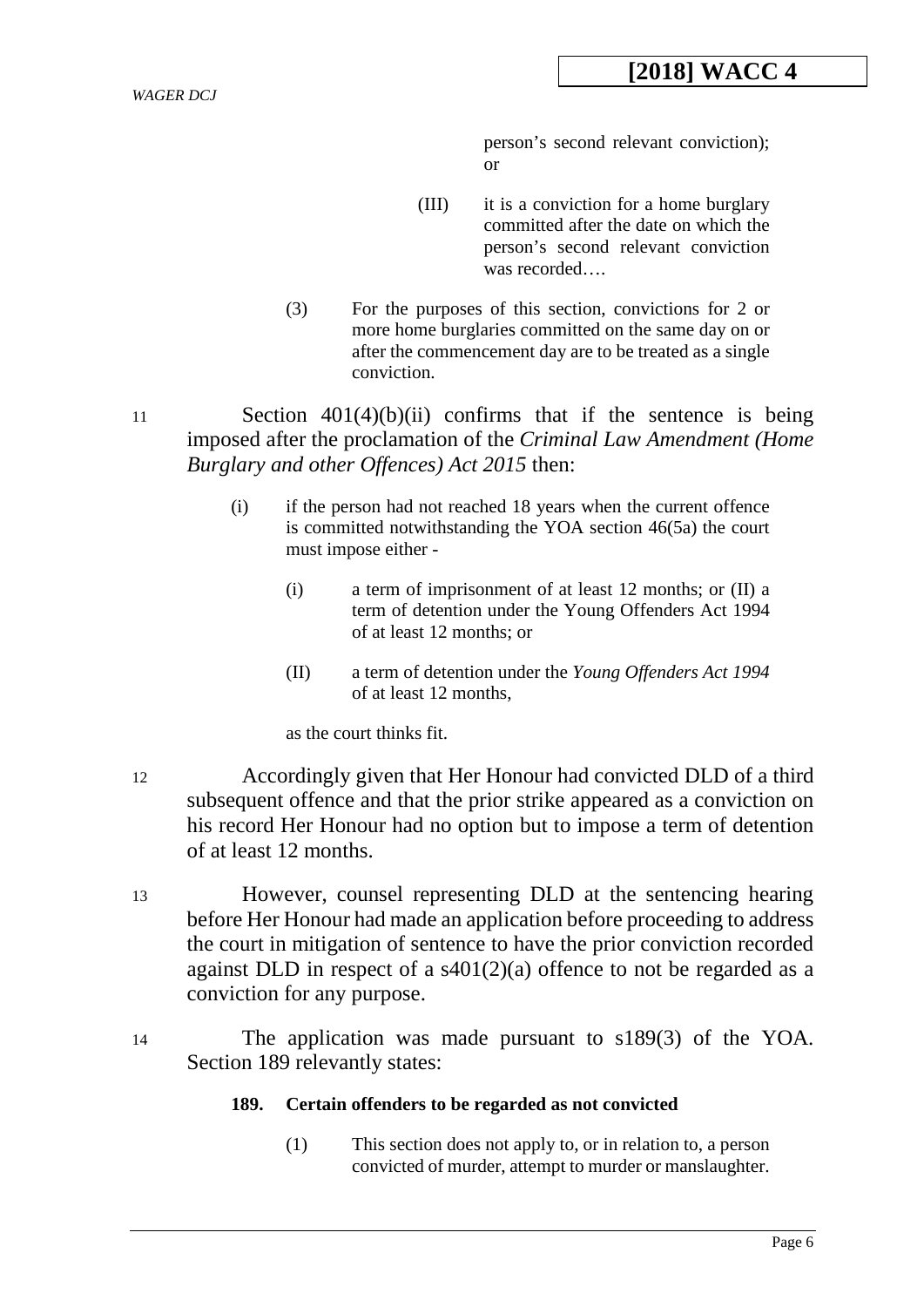- (2) If a young person is convicted of an offence and a period of 2 years has expired since —
	- (a) the discharge of any sentence imposed as a result of the conviction, or every sentence if more than one sentence was imposed; or
	- (b) the date of conviction, if no sentence that required to be discharged was imposed as a result of the conviction,

the conviction is not to be regarded as a conviction for any purpose, except as provided in this section.

- (3) On the application of the person concerned the court, if it thinks that special circumstances exist, may declare that subsection (2) applies in relation to a conviction of a young person even though the period of 2 years mentioned in that subsection has not expired.
- *15* Section 189 of the YOA was not amended as part of the suite of amendments relevant to the *Criminal Law Amendment (Home Burglary and other Offences) Act 2015*.
- 16 There is no reason why a magistrate could not exercise their discretion to make an order pursuant to s189(3) of the YOA in respect of a prior recorded conviction. In *Harris v the State of Western Australia* [2005] WASCA 147 the Court of Appeal (WA) in the judgement of the Court considered whether a judge sitting in the District Court could exercise her discretion in respect of s189(3) in relation to an earlier conviction for a s401(2)(a) offence recorded in the Children's Court. In that case the court was of the opinion that the District Court had the necessary jurisdiction. The sentencing judge had erred in concluding that she could not make a declaration in respect of the prior conviction.
- 17 A magistrate presiding in the Children's Court could exercise her discretion and make a declaration pursuant to s189(3) if she considered such an order to be appropriate thereby reducing the number of strikes to be considered at sentencing to two.
- 18 There is no definition of the term "special circumstances" required before such a declaration could be made: *Harris v SOWA* at [4].
- 19 In dealing with DLD Her Honour heard from counsel on 29 March 2018 and 13 April 2018. Her Honour had the Youth Justice Services Breach by Reoffending report dated 12 January 2018, the Court Update report dated 29 March 2018, the FASD C.AR.E report of Clinical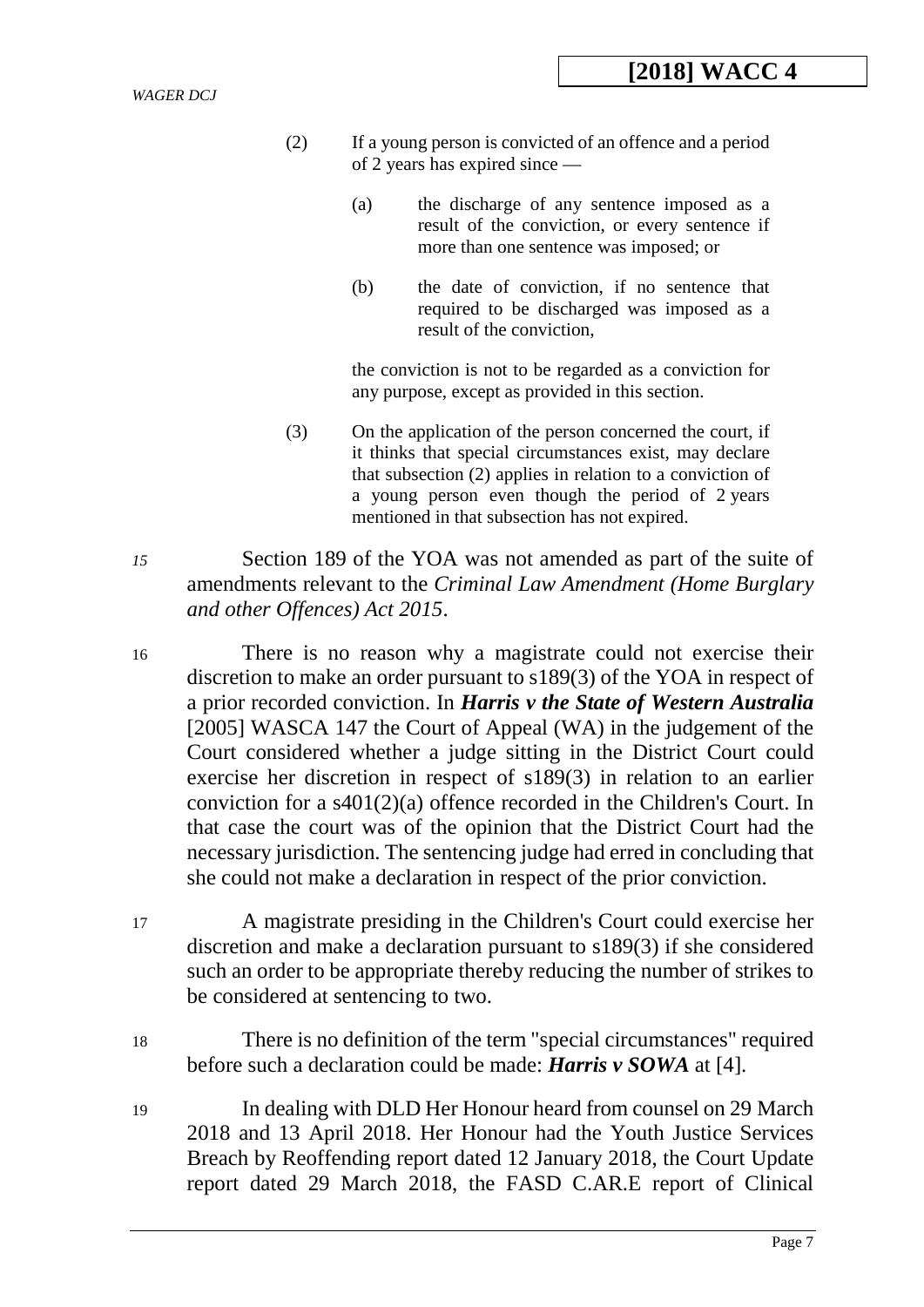Associate Professor Dr Mutch dated 26 March 2018 (comprising 39 pages) and DLD's court sentencing record. I have considered all of the material and I accept the following.

20 DLD was 12 years old at the time of sentencing. His offending occurred when he was aged 11 and 12. He had spent 93 days in custody at Banksia Hill Detention Centre (BHDC) prior to sentence. DLD had suffered significant medical issues and endured difficulties at BHDC that included developing a fungal infection in a wound, contracting scabies and head lice and receiving a burn injury to his foot that was not treated properly and consequently led to pain and suffering.

21 DLD's background has been an extremely impoverished one. He witnessed high levels of domestic violence during his formative years. Consistent with the FASD report exposure to violence has severely affected DLD. DLD's contact with his mother has been sporadic. She has significant substance abuse issues that have become more serious in recent times and she has been absent. DLD's father is serving a term of imprisonment for serious violence related offences.

22 The multidisciplinary assessment completely by FASD C.AR.E Clinical Services reveals that DLD has proven significant impairments in academic achievements. His extremely low performance on reading and numeracy tasks and his history of educational issues warranted a provisional diagnosis of "specific learning disorder (in reading)". A full diagnosis could not be given until DLD has received a minimum 6 months one on one targeted intensive intervention.

- 23 DLD's difficulties in areas of verbal reasoning, memory retrieval, behaviour regulation and language disorder will present as vulnerabilities for the rest of his life. Further testing or investigation may reveal further diagnoses. He requires an individualised education plan, education support and teaching assistance and a speech pathologist working in collaboration with school educators. Educational psychologists and mentors were recommended as being interventions provided as soon as possible.
- 24 DLD has substance use issues that need to be addressed during specialised one on one counselling.
- 25 DLD had abnormal vision and a history of a penetrating eye injury that requires review. He appears to suffer from hearing impairment and needs to have his hearing abilities tested by an audiologist. DLD is uncoordinated in his upper and lower limbs on the left side.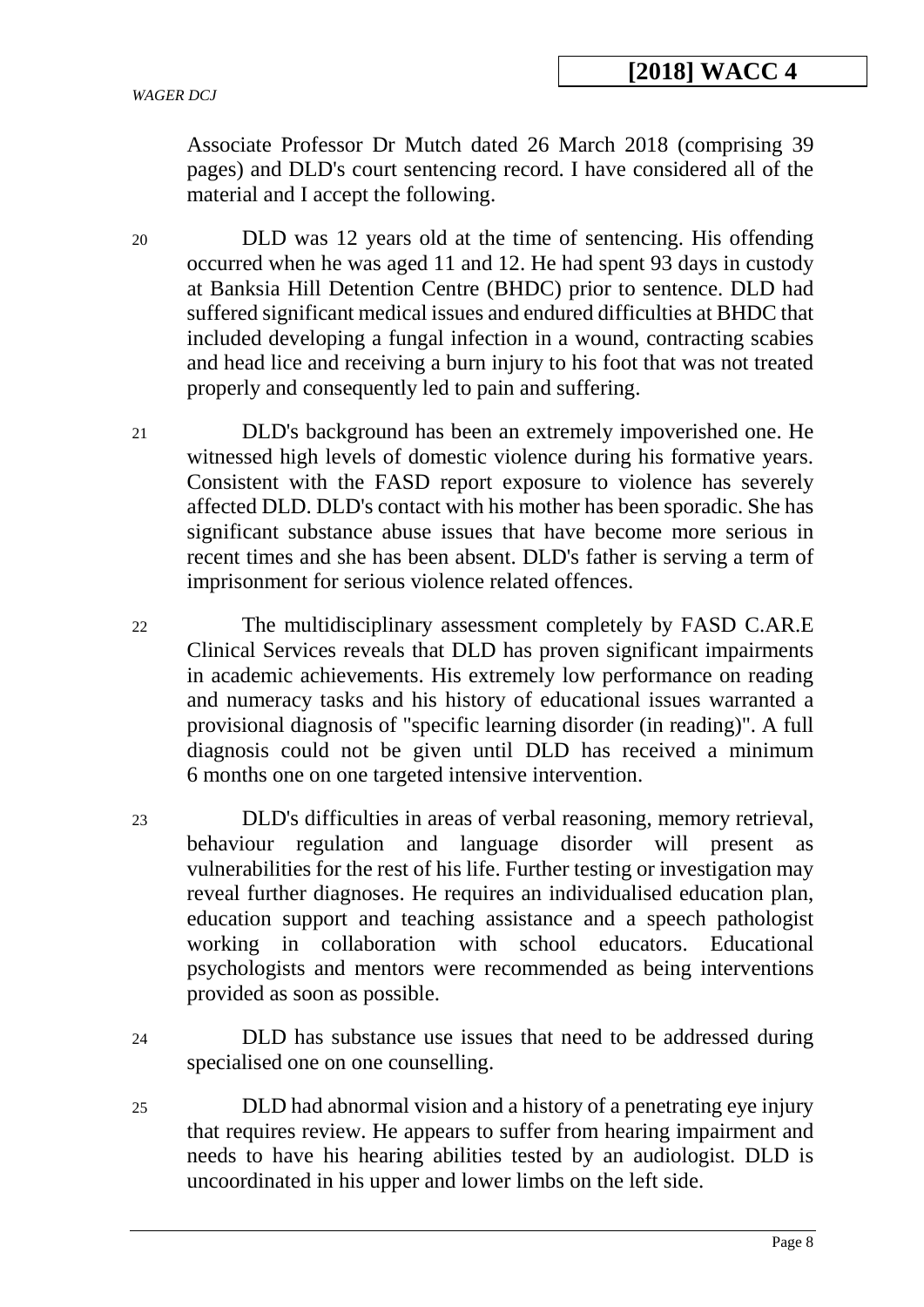26 DLD relies on the care of his grandparents. His grandfather is currently in receipt of a disability pension. His grandparents have a number of other children residing with them due to the inability of the childrens' parents to care for them. DLD has struggled to attend school in the past and still struggles to do so, however his grandfather is being encouraged to apply for appropriate funding for DLD and has undertaken to attempt to have DLD receive the testing and supports he requires. There is a greater chance of DLD being able to attend school and have his special needs met following the preparation of the current reports given the undertakings made by DLD's grandfather.

27 Given DLD's level of impairment it is relevant that he has always offended with older co-offenders. Although he has been the subject of previous court orders the limited supports in his life have meant that he has not been able to complete the orders successfully. It is noted that the record of criminal convictions relevant to DLD commenced with a Juvenile Justice Team referral on 2 September 2016 however due to noncompliance and re-offending DLD was sentenced to the current 12 month JCRO within 18 months of the noted JJT diversion.

28 DLD's time in BHDC, his personal antecedence, his very young age and prospects of rehabilitation are matters that, consistent with the general principles of juvenile justice that are identified in s7 of the YOA, could have been taken into account when considering whether special circumstances existed in DLD's case in relation to the s189(3) YOA application.

# **Can this matter be dealt with by s40 CCA review?**

29 Counsel for the defence properly concedes that DLD cannot properly be relieved of the impact of conviction in relation to the three aggravated home burglary matters dealt with by the Magistrate on 13 April 2018. The s189(3) YOA application was not a part of the sentencing process. The application was made in respect of matters that were not before Her Honour. They were not offences that had been proven and for which Her Honour made an order in consequence of that finding.

30 In *the State of Western Australia v AZG* [2010] WACC 12 His Honour Judge Reynolds (as he then was) said in respect of the application of s40 CCA at [12]:

> Section 40(1) contains two preliminary requirements, both of which need to be satisfied before there can be a review of an order. They are (1), a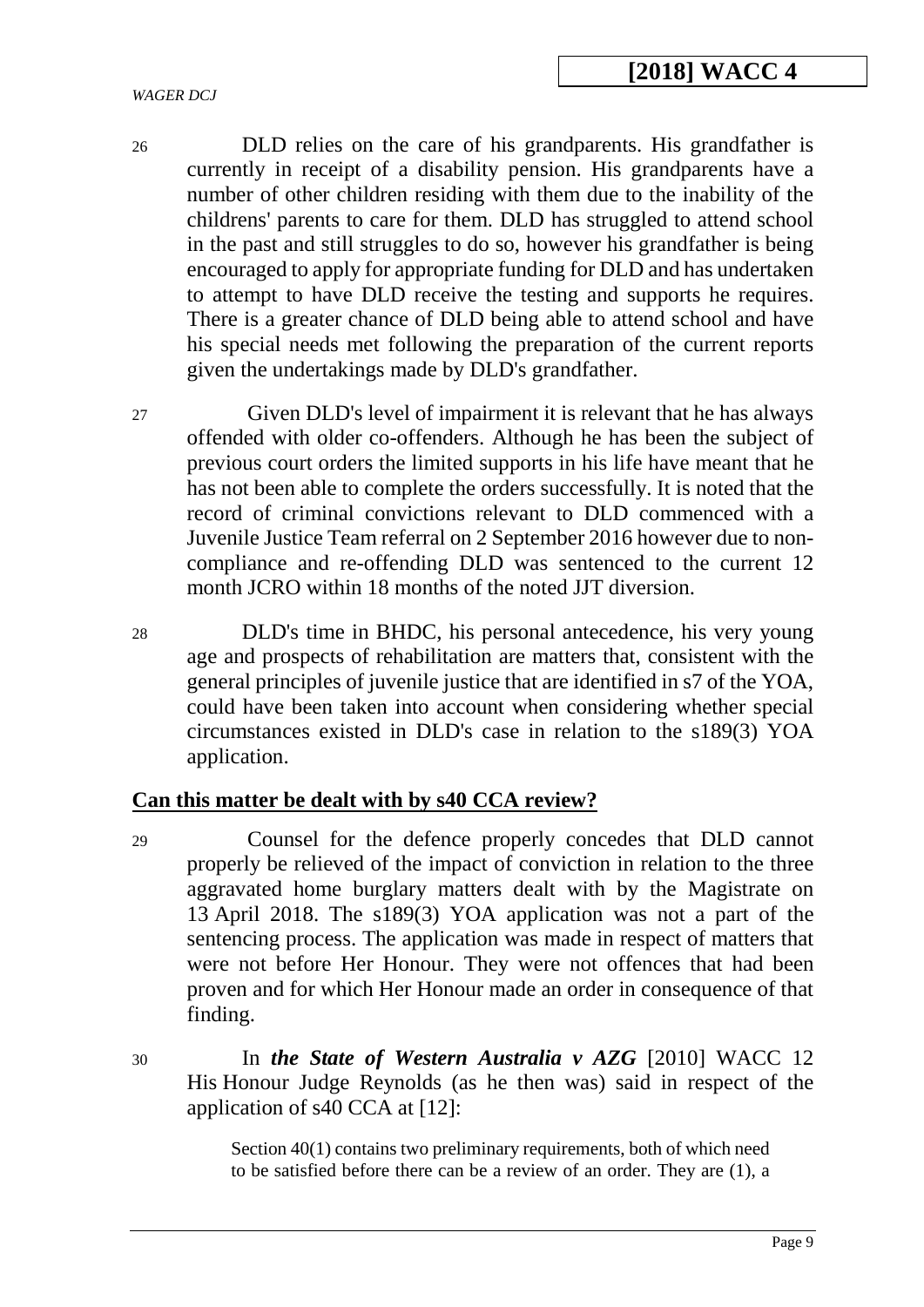finding that a charge against a child is proved, and (2), the making of an order against or in relation to the child in consequence of that finding

31 His Honour said at [22]:

I think that Parliament intended the power of the President to review orders by magistrates and JPs to be wide ranging.

- 32 In that case His Honour was considering whether s40(1) of the CCA empowered the President to conduct a review of the Magistrate's decision to refer a matter to the Juvenile Justice Team. His Honour was of the view that the two requirements of s40(1) had not been satisfied. Given the limitations of s40 the decision to refer the matter could not be reviewed.
- 33 In this case the s189(3) YOA application was made prior to sentencing submissions in respect of the charges upon which a finding against DLD had been proven. The application was not in consequence of the finding of guilt relevant to the sentencing hearing. The two requirements in s40(1) empowering the President to conduct a review of the Magistrate's decision have not been met.
- 34 Accordingly the application to review the sentence imposed brought on DLD's behalf is dismissed.
- 35 I note that in the case of *the State of Western Australia v AZG* His Honour Judge Reynolds said in relation to the limitations on s40 review matters at [47]:

Can I also add in conclusion that I think that this situation is not desirable and that there should be legislative amendment to correct it.

36 Eight years on I agree with His Honour's observation. It would be desirable for the President to have wider powers of review. I do not however presently have the power to review the decision of Her Honour in respect of s189(3) of the YOA.